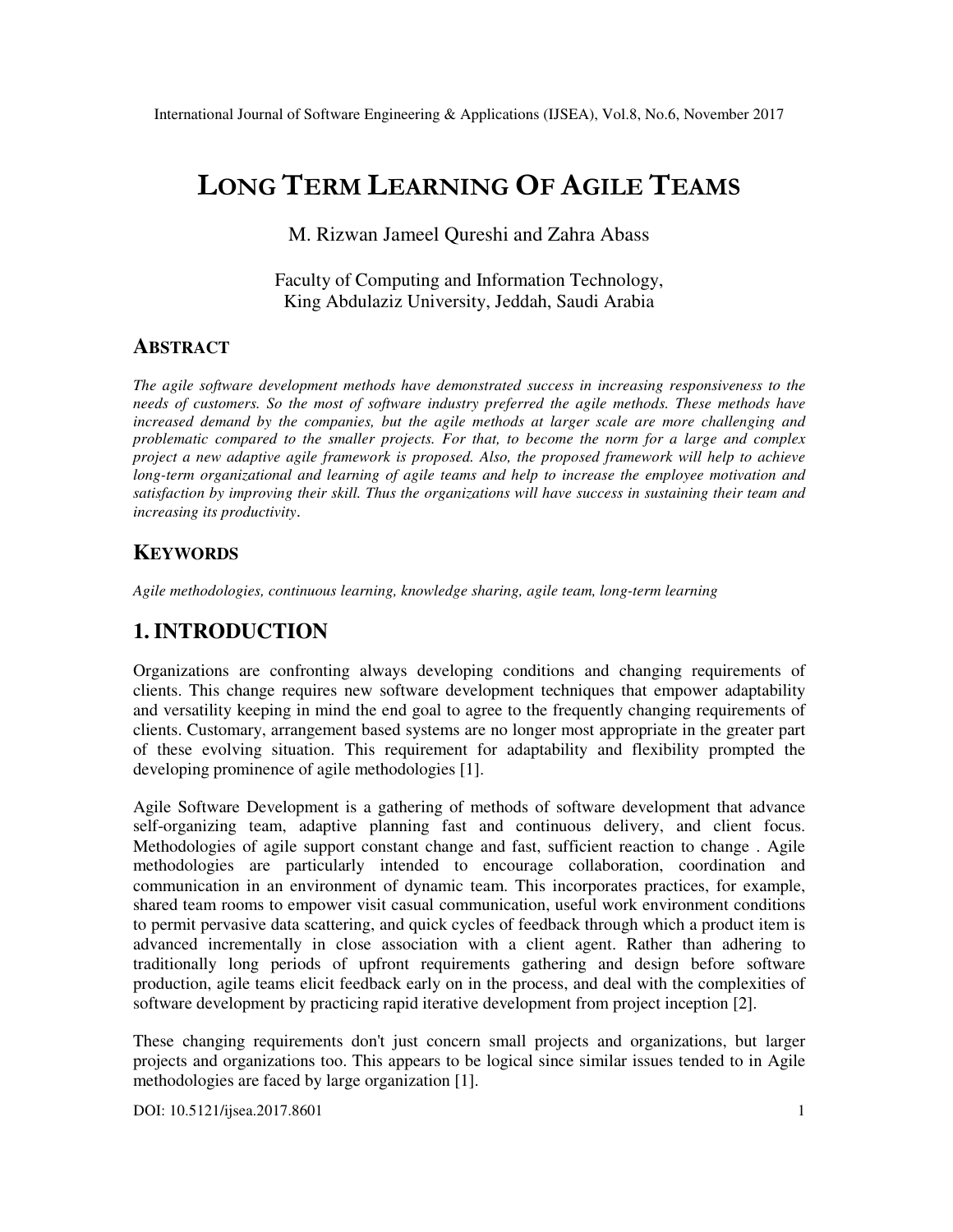Nonetheless, Agile methodologies were initially intended for, and considered fruitful, for small project and teams, which makes it not clear that large, complex organizations and projects may effectively apply the method of Agile.

So, Agile software development methodologies are successes and applied for the small and teams and projects. One of the most significant challenges is scaling up these methods and also the large organizations facing the same challenges that agile methodologies have addressed.

Three of the most vital difficulties in scaling up Agile methods are changing leadership requirements, communication barriers and unaligned, ineffective teams.

For that, the agile methodology based on a team performance. Thus setting up team is most important in innovation [3].

So, this research is written to address this question: "how to achieve a long-term learning and organizational goals of agile teams to minimize the challenges of scaling agile in medium and large organizations?". To address these software industry problems, a new adaptive, agile framework is proposed that is appropriate for medium and large software organizations. Also, this agile framework will help in improving organizational productivity, increasing the satisfaction of teams by improving their skills and personal communication when sharing the knowledge and learning activities and achieve a long term organizational goals.

# **2. RELATED WORK**

Realize and identify success factors that influence on the success of agile projects and teams is important.

# **2.1. COMMUNICATION AND COLLABORATION**

Agile methods focus on face to face communication that is important factor to the collaboration of an agile team [6]. Therefore, a framework is proposed which aimed to study the collaboration driven by the requirement between the agile team [6]. For formalized the framework, the data is collected by semi-structural, interviews, questionnaires and on-site observation. At two software development organizations a multiple case studies are conducted to demonstrate the framework particularly. The finding of study the proposed framework is aided in defining the collaboration trends, core members, clustering tendency, small worldliness and centralization behavior of the networks, communication and awareness reciprocity of the teams and iteration performance of the agile teams. In addition, the framework is helpful for practitioners of industrial to measure the performance improvement by learning about their team collaboration.

In another effort to improve the productivity of large software companies, agile methods are employed to be successful in addressing the demands of customers more rapidly. However, a multiple agile teams suffer from unnecessary inter team interactions that may lead to paralysis. So a framework is guided to identify factors that causing effect of interactions between teams and generate the speed waste. Also, the study has provided some of the recommendations to manage such factors in order to complement practices of agile, as a result a large software companies can be adapted by these recommendations. The factors and recommendations in this research analyzed in term of interaction speed and other impacts not taken into consideration [7].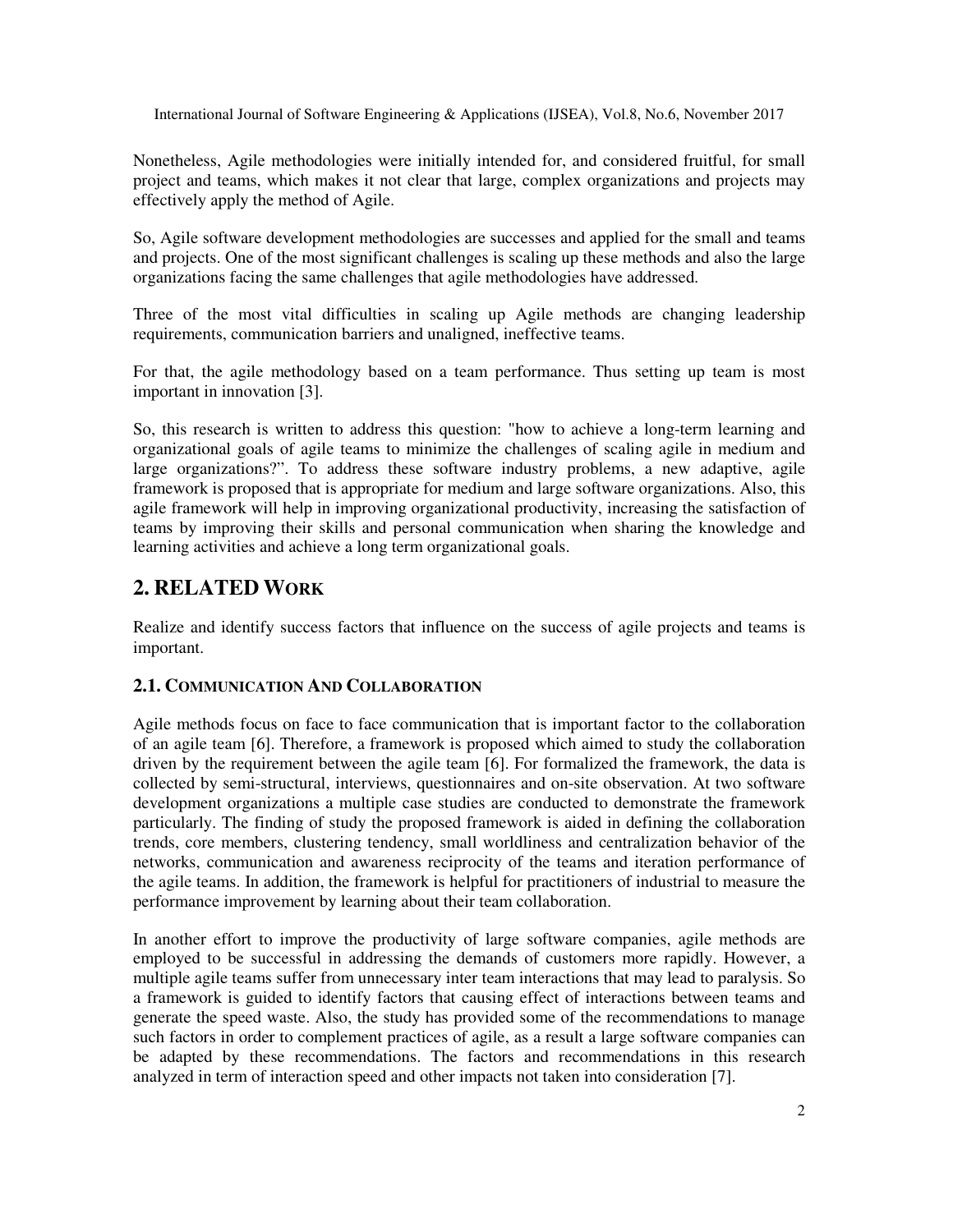Beside to interactions that based on speed as a success factor for agile team, it is important to identify which other success factors that influence on the success of agile projects and teams. Therefore, a conceptual model is proposed based on literature and interviews held with best practices [5]. The proposed model is tested quantitatively on a set of 40 projects from 19 Dutch organizations, comprising a total of 141 project members, Scrum Masters and product owners. Subsequently, the result of study has identified the important success factors in the agile project success that are degree of adoption of agile practices, value congruence and transformational leadership. Also the study is found that agile project success cannot influence by the project size, thus agile methods seem to be successfully applied in larger projects, as long as there is transformational leadership, agility and high value congruence.

Furthermore, Melo et al. [8] conducted two industrial case studies investigate the factors that influence on the productivity of an agile team. The factors are external dependencies, team composition and allocation and staff turnover. The authors extended and refined this work to provide a better understanding of some factors [9] that impact the productivity of an agile team. So, this extension contained a one larger company is added to the other companies in the previous paper and two source data for the three companies. Accordingly, a conceptual framework for the productivity of an agile team is proposed by analyzing thematically based the data sources that were extracted from multiple studies. Consequently the result of this study is an agile team management founded as the important influence factors on productivity of an agile team. The member turnover and team design (structure and work allocation) are the main factor productivity of the intra team level. Also, avoiding delays in delivering promised software to dependent team and the effectively coordinated to the team by dependencies and proper interfaces are the main factor productivity of the inter team level. The result concluded that the team must be aware of the magnitude and influence of turnover, which are negative for the productivity of an agile team. In addition an important factor that impact team productivity is team design choice. So the processes of inter team coordination should be adjusted by considering the pace between team and priorities to enable productive work.

For ensuring the success of the project, an agile project manager playing an important role because he is accountable for the success or failure of the project. So, he must take into consideration how to deal with any problem by adopting agile methodologies in the project [4]. Therefore, seven behaviors are identified for the manger when adopt the agile in managing the software development process. They are openness, leadership, ethics, communication, creative and innovative, results orientation and strategic. Also, taxonomy of behavior for the agile project manager is conducted that helped the practitioners to consider them that promoted their project success. Accordingly, the profitability and productivity of software development project will be increased. But the study has not implemented and need more research to be validated.

#### **2.2. SELF-ORGANIZING TEAM**

The heart of agile software development is self-organizing teams that are the best design, requirements and architecture and have been identified as one of the significant success factors for agile projects [10]. So a Ground Theory study is conducted for 23 different organizations that involving of 58 agile practitioners [10]. The result of the study is self-organizing teams influenced by the senior management. Senior management is important to support self-organizing in term of critical factors such as maintaining and creating an informal and open organizational culture, providing financial sponsorship, negotiating "Agilefriendly" contracts and managing human resources in a way that supports self-organization. But the senior management without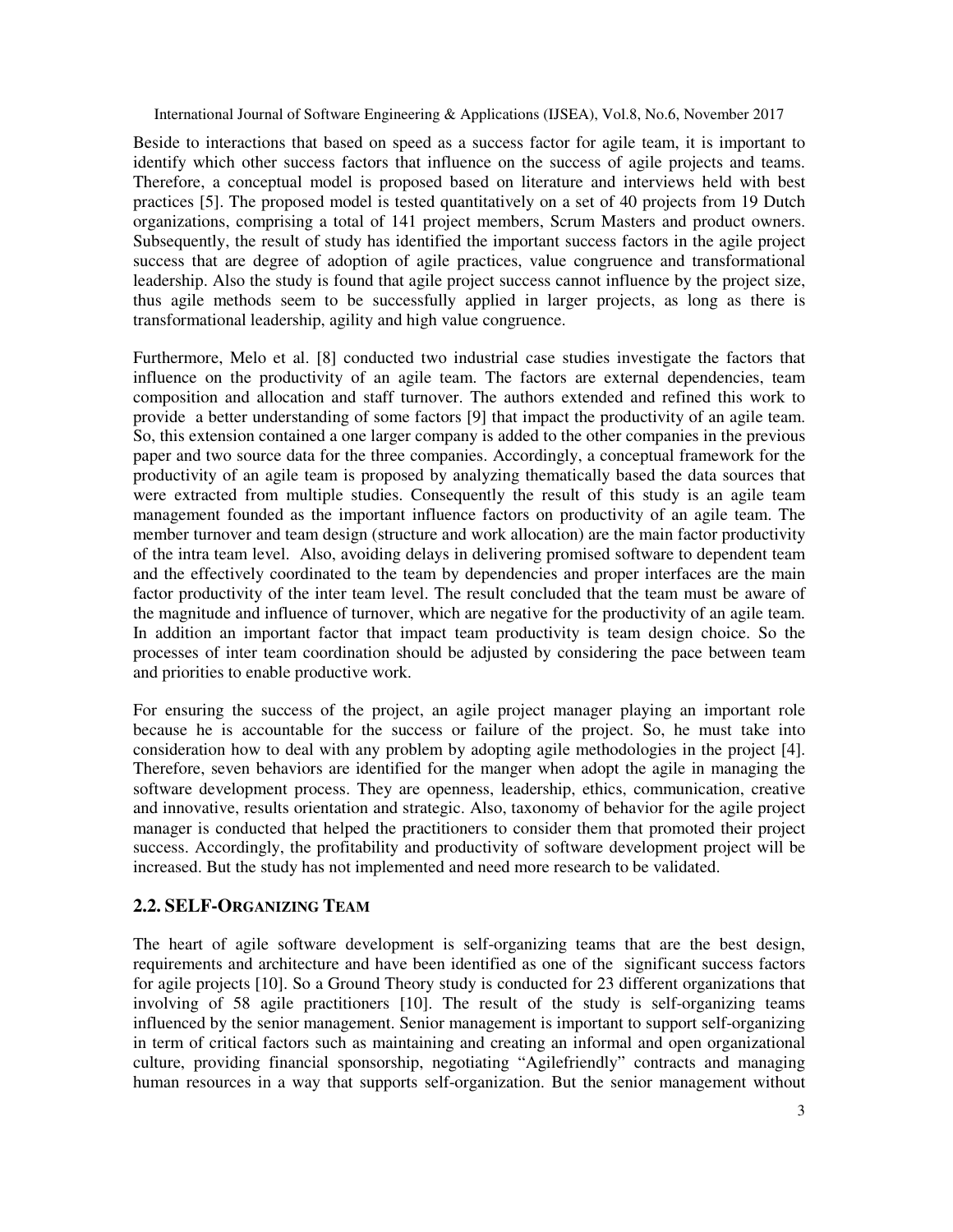managing to these factors efficiently leads to challenges for self-organizing teams. In addition, the authors in this research have improved his study to identify the implicit, informal, spontaneous and transient roles. The roles are a Coordinator, Mentor, Translator, Promoter, Champion and Terminator that focused toward providing encouraging continued adherence to agile methods and providing initial guidance, coordinating customer collaboration and effectively managing customer expectations, sustaining and securing senior management support and identifying and removing team members threatening the self-organizing ability of the team [11].

In agile projects, self-organizing is perceived as one of the most significant success factors [16]. Dingsoyr, Moe et al [17] have done studies on the of self-organizing obstructions in an agile team. They discovered issues to associate with both organizational context and team particular factors. On organizational context the structure for sorting out work culture and, control assumed most important roles while on team level the difficulties were identified with responsibility, inability to learn and to decision making and basic leadership parts and examples. While considering the difficulties of team level, missing team structure and absence of clear and shared objective among team members to encourage cross-usefulness debilitated self-organizing abilities. Promote on the team need to practice that they really have independence to decide. The decision-making absence has been identified with learning about the team since having the likelihood to likewise commit falls and mistakes as a team over the long haul in reality encourages the learning of the team. At long last, winning old initiative mindset that inclines toward single specialists and individual objectives made critical issues that occur in a team about self-organizing, so it forestalled interaction, shared decision making and communication to happen in the team. While the organizational context is considered, there are greatest obstructions comprises for example, operational structures that prevented teams from shaping and remaining stable, an organization that did not add to delivering the project lastly such culture or progression that underscored singular achievements over team accomplishments.

Having trust among team members, shared concentration and capacity to revamp have been recognized as critical variables for self-organizing in agile team and a huge issue identified with this in both organizational level and team identifies with trust and communication. On the off chance that team members don't convey and share information, they have propensity to work in separation from each other, which diminishes repetition and anticipates the learning of team learning. Trust has been seen as basic consider ensuring team's self-organizing capacity, since it diminishes chain of importance and administration from organizational context and enhances the sharing of information amongst the members of [18]. of project lacking organizational trust is a circumstance where a team needs to deliver advanced outcomes to the stakeholders of the project, preventing them from focusing on the actual objectives that they have. This is requiring pointless exertion from team to impression administration and the issue identifies with organizational trust towards team to deliver. Promote on absence of trust inside team members can bring about impression administration even inside a team, creating team members to conceal their blunders and averting real performance improving and feedback. Sign of lacking trust can likewise develop as "decision hijacking" where decisions are not made altogether, but rather by a single team member who hopes to have the required information or specialist to decide [17]. This sort of conduct, further decreases the accomplished trust inside team and furthermore decreases motivation to take initiative with regards to the team.

In agile projects, It appears the culture of shared responsibility is winning, there is frequently disjointedness with respect to responsibility anticipating move making in the team. This can come from amorphous role definitions additionally thinking paradox of group. So as to defeat these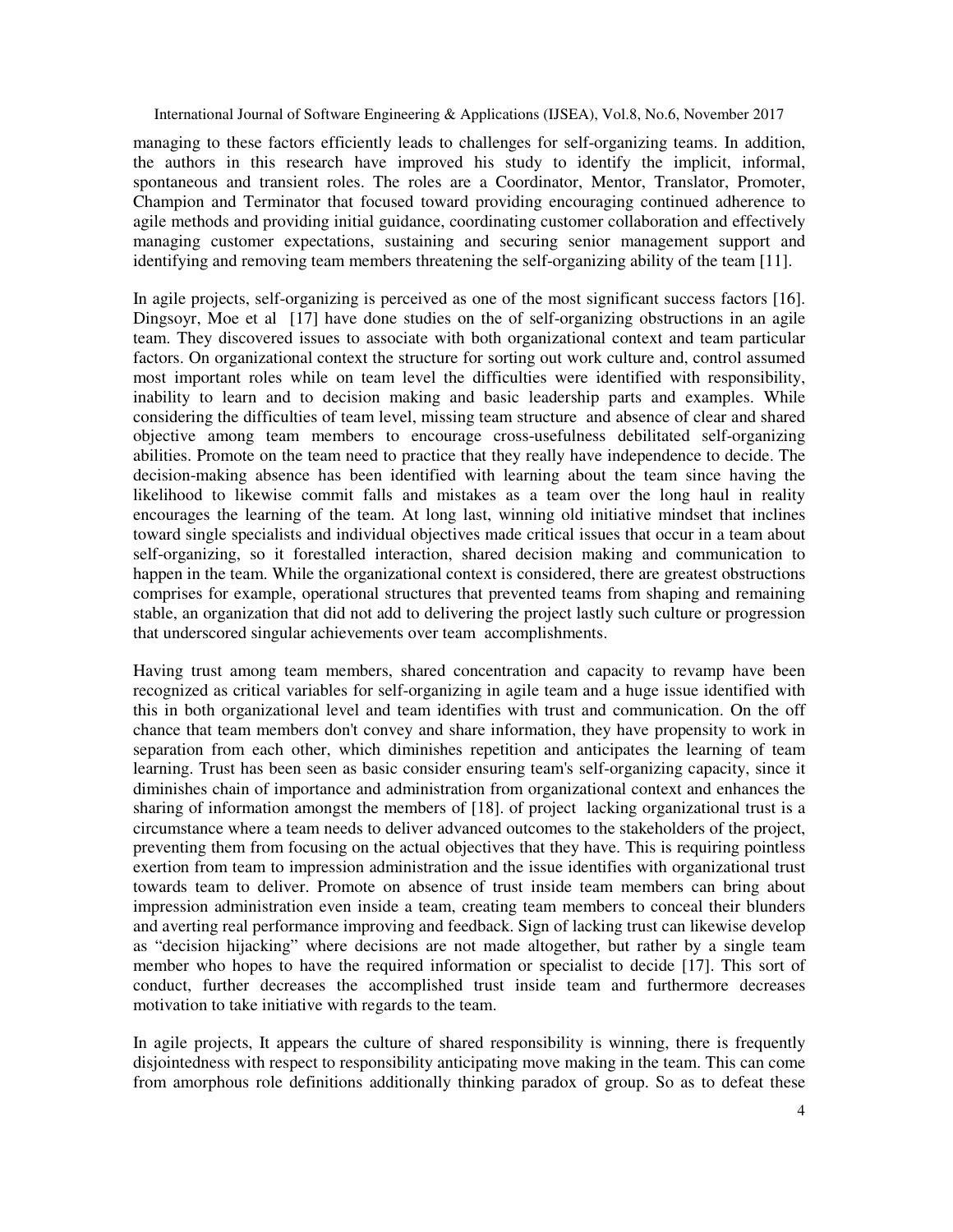difficulties, the team should to guarantee there is a procedure to both implement and make decisions. Researchers have expressed [19] that in actuality the operationalization in decision making is more vital that the way toward achieving the decision, showing that numerous great decision come up short in view of lacking usage. To enhance the decision procedure and conquer the difficulties of going for accord, teams ought to practice to concede to the most reasonable individual to claim the issue, allot activity focuses for every decision and furthermore look for sufficiently early help likewise from project stakeholders. This however requires teams are capable to identify the issue and its significance is perceived [19]. It is likewise imperative that there is culture to notice challenges when they show up, and regular meetings, for example, every daily meetings are utilized to spot issues requiring consideration [18].

## **2.3. CROSS-FUNCTIONAL TEAM**

For every stage of developing software, agile team must be cognizant of all expertise necessary for them. So a cross-functional team is intended for agile teams. Therefore, the other expertise which is located outside the team is necessary for an agile team, for instance, Database Administrators (DBAs), User Experience Designers and Software Architects [12]. External specialist expertise is valuable to support agile teams with specialized skills. The author has applied a grounded theory for 47 external specialists and agile practitioners to explore the relationship between them.

Consequently, the result of study is five factors are needed when coordinating external experts for external specialists and agile practitioners which are available, agile mindset, stability, knowledge retention and effective communication. Also the paper presented a guideline for coordinating external expertise in the team by strategies for each factor. The study is important to help agile teams to utilize external resources effectively.

Knowledge sharing is important to enhance cross-functional team performance [15]. Accordingly, Kavitha an Irfan developed a framework to share and capture the Knowledge among agile team. The proposed framework facilitates the learning process by maintaining and capturing the important knowledge. Thus, the success of the software development depends on the developer expertise and knowledge [12]. In addition shared tasks and knowledge is needed for team learning.

In [14] presented agile team learning model (ATLM) that based on the fast tasking mining. So this model is contributed to develop a teamwork ability of team member and also proposed a fast tasking mining method which is important to shorten the learning period and develop the knowledge acquired. The model is applied for small project not take into consideration the large companies.

As well, for long lasting progress of the organization, the continues of long term learning is important. For that Ourashi at el [24]. proposed agile process model that provided an excellent opportunity to help in satisfaction, motivation, presentation, coordination and enhancement of agile team by technical skills. In addition, this process of long term learning are helping to make organizations to save their success and lead the team members and organization to successfully market lead.

A research thinking of agile team learning depend on rough set mode (R-S mode) and scenario analysis is proposed in []. It is significant to the team learning in unconventional emergency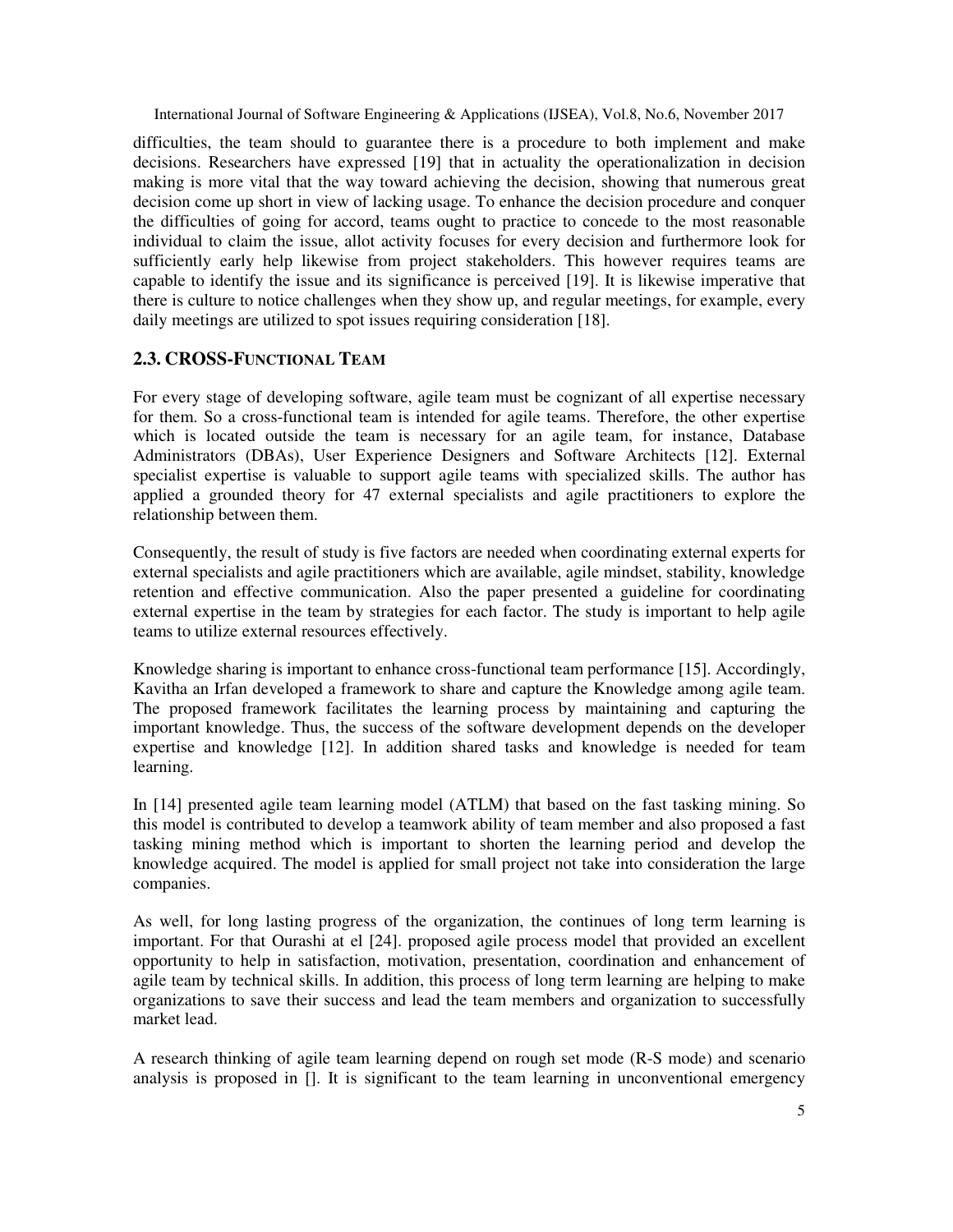decision making to find an efficient analysis method. Besides, this work shows the frame of agile team learning and analyzed agile team learning characteristics in decision making about unconventional emergency.

Moreover, reflection is an important part of learning cycle that was encouraged by many of agile proponents. Thus, some techniques are discussed in [23] that help to overcome the initial reluctance that is important to taking reflection to a deeper level and keeping reflection meetings interesting.

# **3. PROBLEM DEFINITION**

Agile methods are generally utilized for organizations that have a small project, and most accessible contextual analyses analyzing their usage are centered around small organizations using a single-team structure. Agile methods are practically quiet about large software organizations with different teams and their communications. In agile methods, there are no rules on the best way to defend long haul hierarchical objectives inside a similar umbrella. Various analysts endeavored to scale agile methods for medium and huge activities, however, numerous imperative parts of scaling are lost, for example, learning, aggressive edge, center, and reusable contemporary information. At times, by implanting organized methodologies and acquiring basic leadership values in software organizations of the agile method to pick up/support the part of the market pioneer.

# **4. THE PROPOSED ADAPTIVE, AGILE MODEL**

This section will present the proposed model that will be help in solving some of the challenges that was aforementioned also will present how collect the data and analyzed it. Rotational learning for leadership is a heart to bring about the organization support ability and advance by change of the information stream, change of specialized aptitudes, change of representatives leadership qualities, inspiration and fulfillment of them and coming about lower wear out, disassembling organized organization and basic leadership.



Figure 1. The proposed adaptive model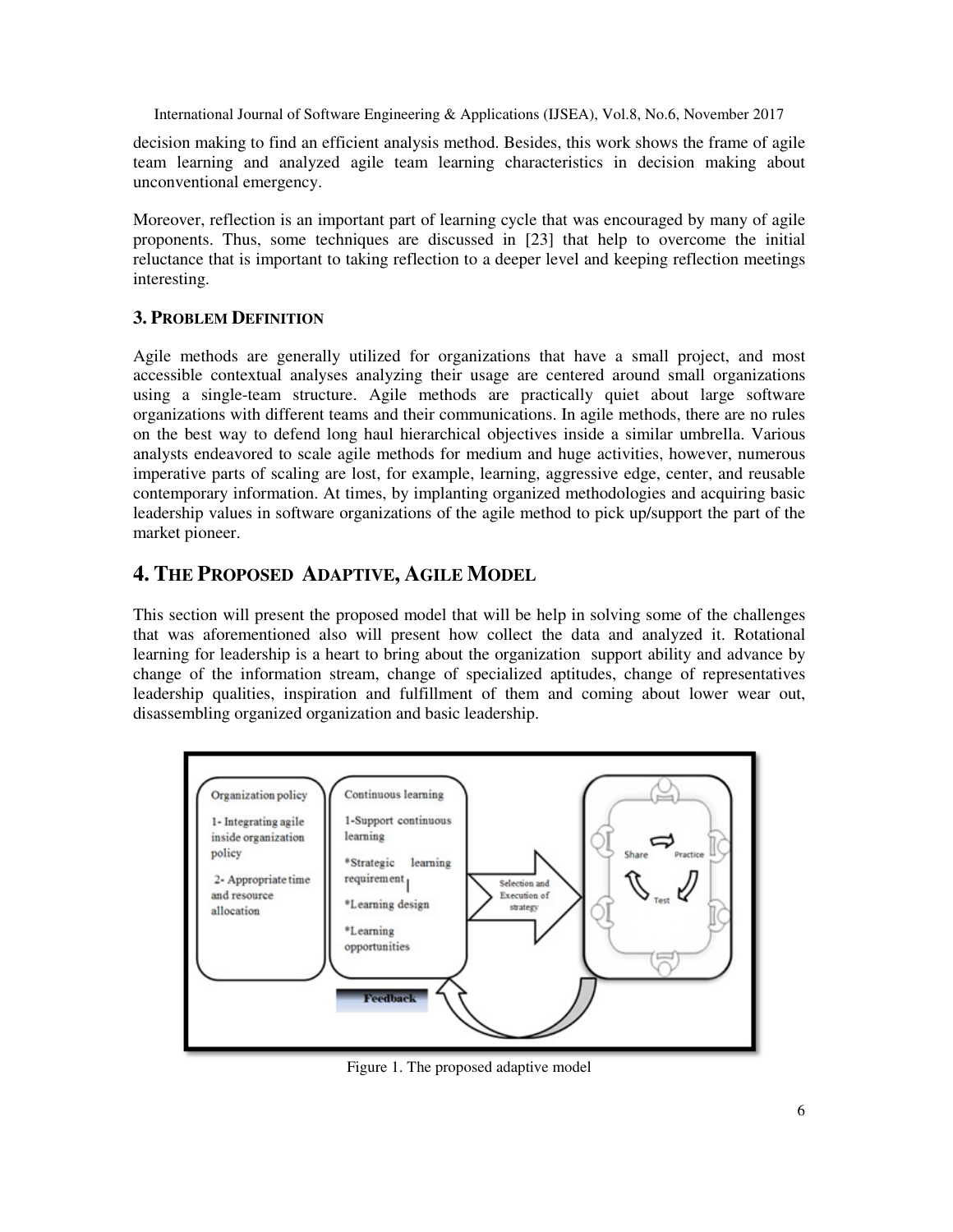#### **4.1. ORGANIZATION POLICY**

#### **1-Integrating agile inside the organization policy**

For the sake of growing organization productivity, increasing the satisfaction of employees through stimulating their communication skills, sharing of knowledge, learning activities, and accomplish a durable organizational goals, a stand-in team should be promptly created, trained, proficient and sustained. These thoughtful defies, together with the effect of culture-changing know-hows, the necessity to rethink, redesign and retool (3Rs) the shared learning atmosphere should be initiated. Learning might perhaps not much be restricted to tutorial room, otherwise eeducation and further learning approaches. Incorporation, swiftness, scope and concurrent communication should be created in the learning setting. To build an agile sustainable learning, preparation, culture-base and knowledge-distribution, the company polices and plans should combine with design and content. However, the approach we think regarding the learning process should change. Many organizations can truly realize substantial benefits after they integrate various learning approaches.

So, as agile is installed in strategic documents which will be utilized for the long-term basis, along these lines, coordinated will turn out to be an integral part of the organization's policy. It will be utilized as a part of long hurried to get profits from it. The main thing which should be possible is the rule and this rule as the announcements will assist to make decisions for decision makers as per the rules of agile. Accordingly of it coordinated will be utilized as a part of the long keep running on a long term basis. The express specifying of agile in the key records set line of activity clear for an organization. It will draw limits for the organization how to move, how to control and how to create and keep up programming in the evolving condition. It will likewise assist an organization to take care and think about issues in a coordinated way. Teams of agile are cross-functional teams. They don't have any unequivocal learning part. It is because of the brief time nature of the agile. In any case, when the organization is huge and having the numerous teams and project, what should do with the project support in light of the fact that no or little documentation will be accessible. In a small agile team, it is not the issue for the same people who have built up the project may at present be accessible to adjust or change the product as indicated by the client needs. Be that as it may, in the multi-team and multi-project, this will end up being a scam as individuals will continue moving to and from the organization. This will be the first phase and will be applied one time.

#### **2-Appropriate time and resource allocation:**

Time allocation, here, is the whole period of time available for learning, for instance, the length of the training period. The Gantt chart can be used as an effective technique to allocate precise blocks of time to the various tasks in the adaptive agile framework. On the other hand, resource allocation is the assignment of the company available resources to achieve long-term learning goals.

### **4.2. THE CONTINUOUS LEARNING**

#### **1-Support continuous learning:**

After that, the second phase will be begin with continuous implementation with a list of requirements for strategic organizational learning that will be produced and will continue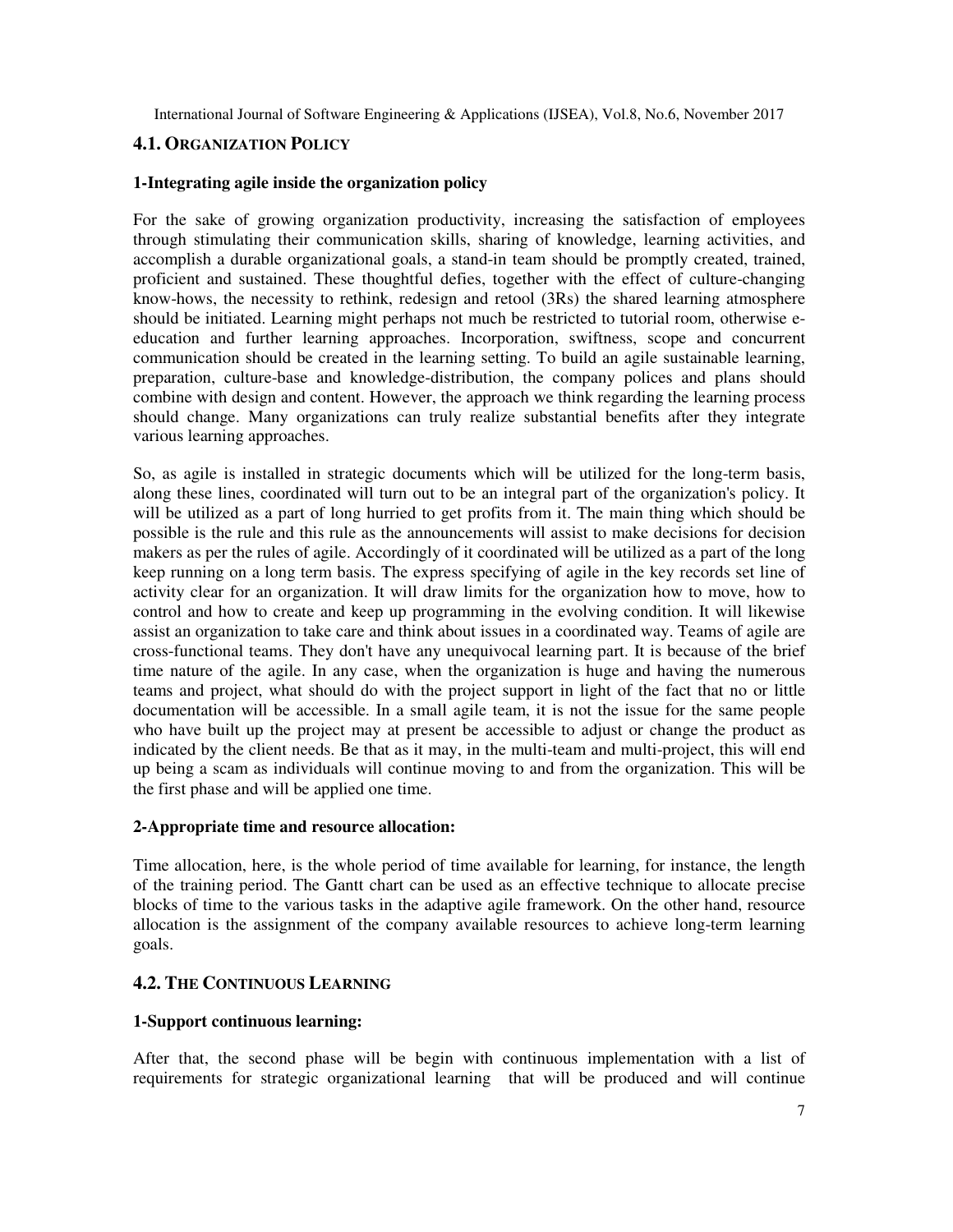changing due to the new and developing innovations. There are a few rules for the choice of learning requirements yet they are not thorough. Advertising arrangement generally created on the premise of many components, of which some significant variables are organization skills, strategic planning, competitive factors and so on. Actually, it is a perfect archive that can lead us legitimate discovery of requirements for learning. This will likewise bring coordination between various divisions of the organization to anticipate the risks of absence of coordination. Consider the circumstance in which showcasing team is advertising to locate the new business with apparatuses of Oracle while another division might go for Java advancements. In the event that promoting group prevailing to get great business yet the advancement group has nothing to do it. Agile technique excellence lies in the broad individual association. Agile is individuals driven and demoralize the documentation when an issue can be illuminated with up close and personal collaboration. Scrum is an agile strategy and it has diverse sorts of broad meeting.

Amid these broad organization learning desires can be judged. For instance, if a man is all the more ready to perform errands identified with the databases and less keen on interface advancement then it can be judged that he is more suited to prophet database programming than the front end programming.

Learning opportunities implies any remarkable undertaking that can give new figuring out how to the general population inside or outside of the organization (preparing and course). The fundamental concentration of our strategy will be to discover such open doors inside the organization. A graph can be made and each group which makes them learn opportunity will post it on the diagram. The proposed design of the diagram comprises of a concise depiction of learning opportunities and the normal date of the beginning alongside its length and place.

We have a list of strategic learning requirements. Secondly, a list of learning desires is also available. A list of the learning opportunities is also there.

Those learning desires which coordinate with future work requirements will come about into restricted bringing down on the learning list. On this list a further intersection is connected with learning opportunities found in the organization. This will come about into a definite list giving the information which team members must be prepared what (long term learning requirements) and where (learning opportunities within the organization).

Keeping in mind the end goal to, don't hurt agile spirit and evading any aggravation in the organization, it is suggested that exclusive few the representatives learners might be in this procedure at any given time. This learning procedure will come about into followings.

As this learners won't just take on the particular innovation additionally the space information on the project and distinctive culture and working style. To be sure he will likewise impart his own particular encounters to this team. In the wake of coming back to another team, he will likewise share his discovering that will keep up the stream of learning. At the point when this movement will be performed on consistent premise, it will bring about the steady stream of the information in the entire organization.

Impacts are an endeavor to quantify whether the proposed model has any significant effect on the organization to get and maintain the market authority through learning for administration. At the point when a team member will move starting with one team then onto the next team as a mentor, he will communicate with other team members. The coach will comprehend the way of life and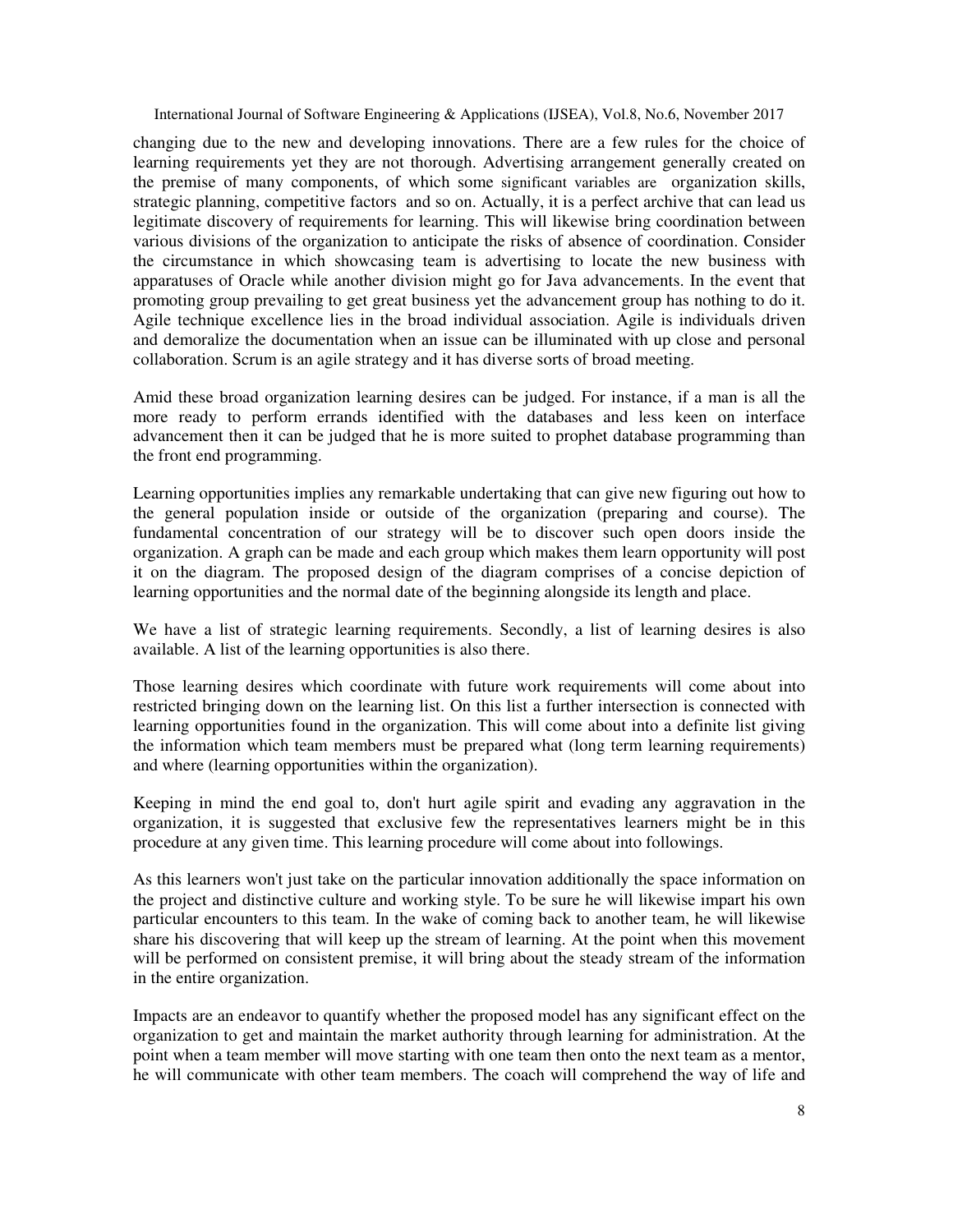style of new team and he will impart his insight and experience to the new team to keep up the stream of information. Thusly, various teams will know about them. Correspondingly, when a coach will move to some other team then he will be in a position to associate with individuals from another team in a vastly improved manner. Consequently, the communication between the teams will be improved because of the learning for authority.

Additionally, agile teams must occupy with continuous learning through community-learning, self-learning or peer-learning, to increase particular information that is by all accounts imperative or required for software advancement exercises. Learning additionally occurred through interaction between team members or individuals from different teams in the organization. The administrators ought to be comprehended that colleagues required distinctive knowledge of various circumstances to address the issues of the product advancement activities.Therefore, supervisors obviously supported self-learning and gave a team member self-learning opportunities.

#### **2-Use latest learning and knowledge-sharing activities:**

The entire development and learning activities should be attentive and purposefully integrated through the principal learning department's predominant learning policy. A learning policy which unites the entire facets of shared learning not merely will swiftly run away from the teaching space, however, similarly will offer teams with more self-control over the opportunities of learning that incorporating, completing and enhancing proper learning and training environment with sustainable sharing of knowledge among the team. Applying a multi-dimensional learning methodology, courses are incorporated into the culture-based learning atmosphere and are not isolated procedures. Concentrating on performance and the whole requirements of the team, learning must be applied to deliver fundamental skills and abilities, meta-knowledge, know-how technologies and the competence to access knowledge twenty-four-hour-a-day.

#### **3-Implement a thoughtful long-learning Strategy:**

A significant driver for long-learning strategy is the desire of the company to develop and retarget prevailing learning content which need to be restructured, rationalized and transformed into a company-based sophisticated courses. A firsthand agile learning setting should take into account immediate access to subject-matter professionals, an acquaintance at the time of necessity and onthe-job right of entry to the whole pertinent learning tools and practices. As part of a knowledgesharing approach, organizations can emphasis on the learning-on-appeal requirements of the teams.

#### **4.3. MANAGING KNOWLEDGE**

After the previous phase teams must to understand how to managing knowledge where the continuous learning is a significant phase to help in executing of this part. So, some finding that emerged when applied the continous learning.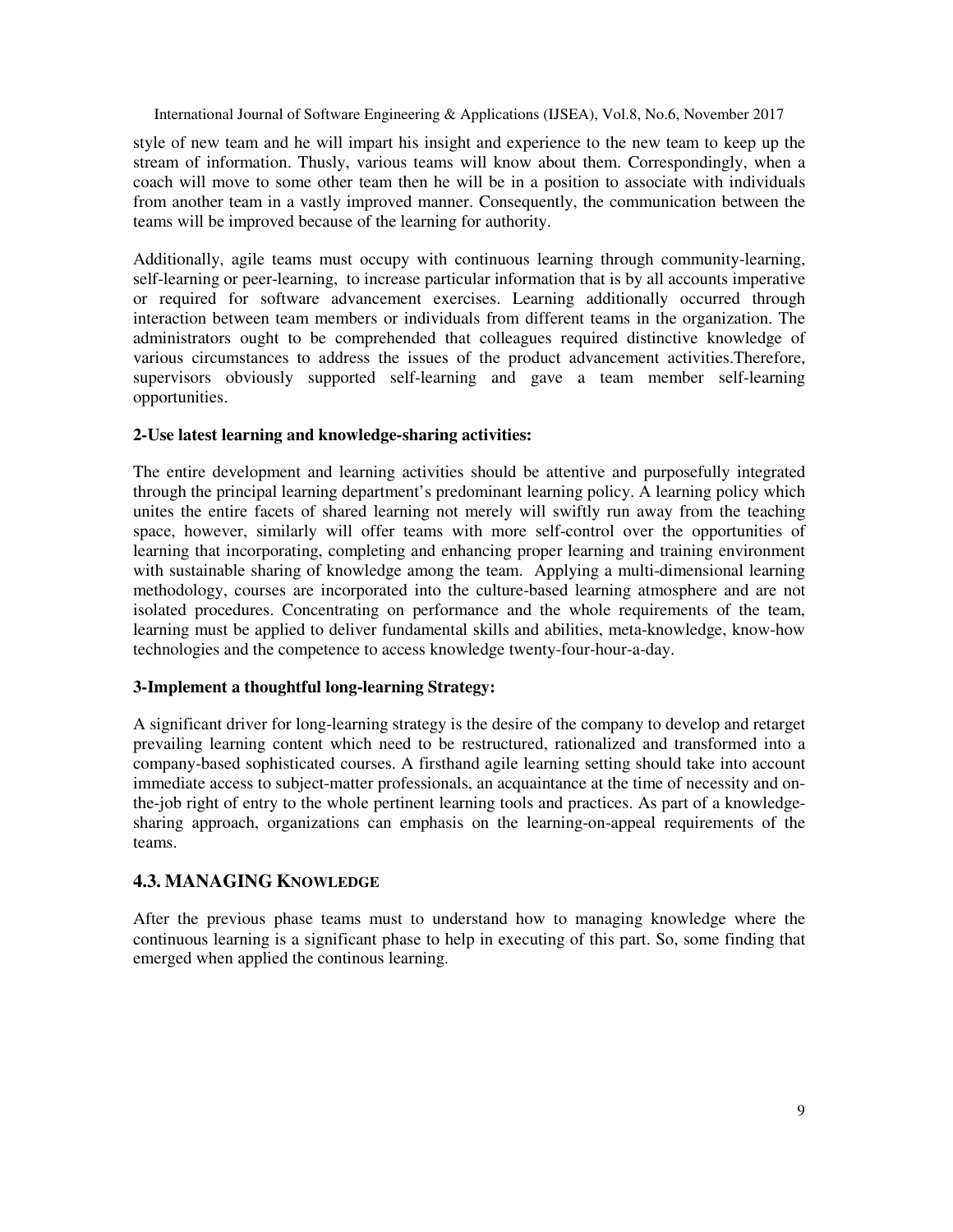

Figure 2. Managing Knowledge

### **1-Advancing Knowledge Dissemination**

Agile team must take part in the everyday meeting that brought team members together to synchronize the work of all team individuals, distinguish conceivable obstructions to the project advance, and timetable future meeting. So the daily meeting is more huge to fill in activity of team building that will make the individuals feel some portion of the group, especially when the meeting will include all individuals from locations of a distributed team. Team members must comprehend that an everyday meeting may satisfy its motivation just when important information that advanced comprehension and learning is shared with the team.

#### **2-Rotating Team Members**

Information sharing between appropriate team members occurred amid daily meeting through technology mediated communication such sound or video conferencing.Face-to-face discussion was, be that as it may, considered the most proficient and compelling technique for passing on data. At the point when and as required, cross-area visits gave chances to up closer and personal communication between appropriate individuals to increase better comprehension of the basic circumstances in the product advancement ventures Cross-area visits more often than not occurred for a brief timeframe. Its primary reason for existing was for gaining information required for programming advancement yet the wellspring of learning was accessible just in another area. Rather, rotating team members across over various areas to advanced, dependable learning exchange over all areas.

#### **3-Maximizing Customer Collaboration**

Agile team is a cross-functional team that is staffed with skilled individuals, including clients or client delegates, performing obliged parts to manufacture a product and add to the achievement of a project. At the point when clients chipping away at the site with the advancement groups, learning, sharing will be upgraded through frequent communication, face-to-face interaction and close collaboration between individuals from the improvement team and the clients.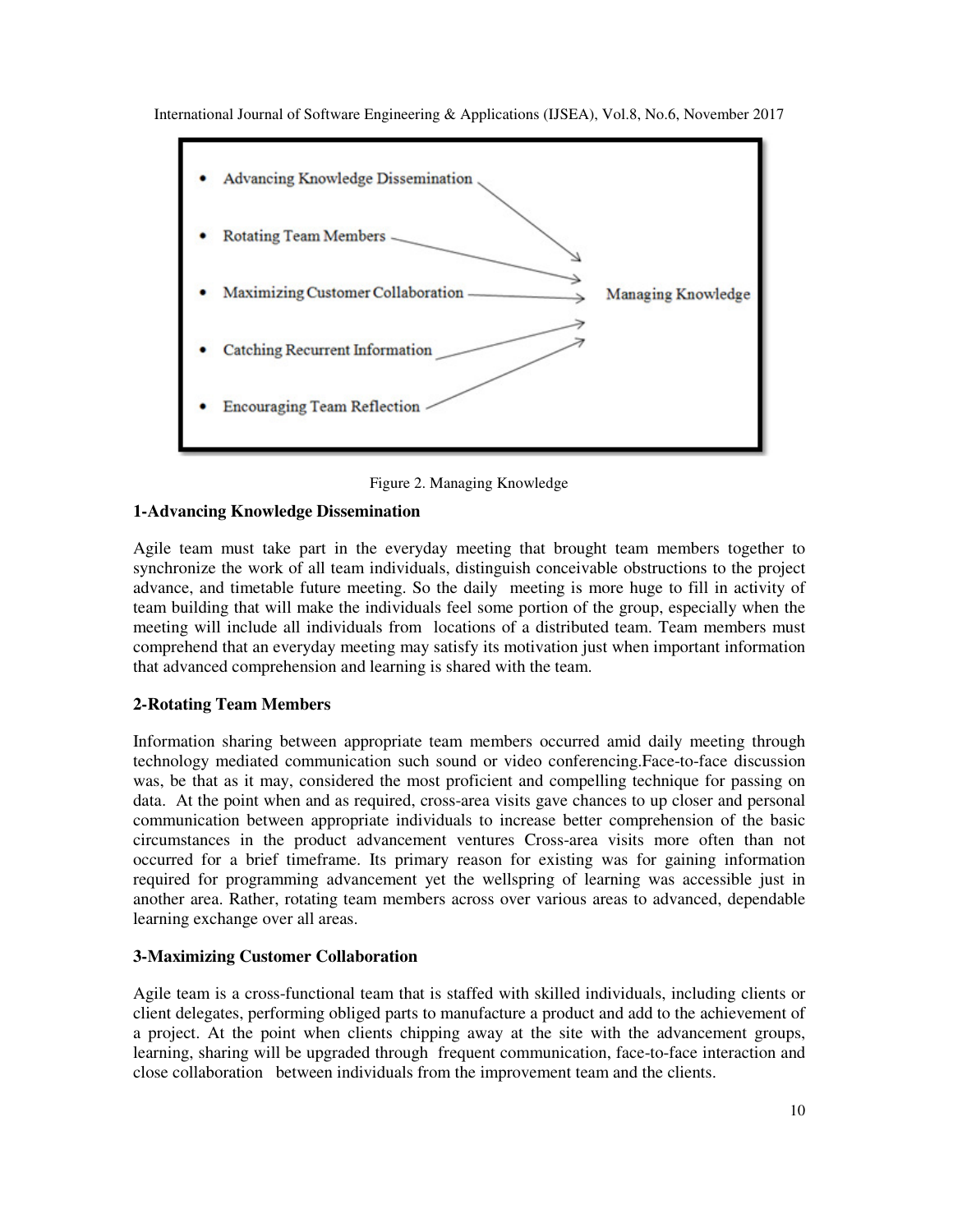At the underlying phase of a project partners must sort out a beginning workshop which is an intuitive arrangement of organized workshops that give chances to partners to talk about the project objectives and vision, business benefits, costs, plan, achievement measures, innovation presumptions, and principles of engagement. Amid the beginning workshop, teams ought to discuss about collaboration, engagement and communication plans amongst improvement teams and clients.

#### **4-Catching Recurrent Information**

Team members frequently requested information, either project particular information or general, specialized information, from topic specialists. Incidentally, topic specialists request a similar information over and over through the span of a project, frequently by various people in the team instead of a similar person. Consequently, distributed teams must make an interpretation of tacit knowledge into explicit knowledge in the form audio, video or form of written for storage in repositories of knowledge. These information relics spoke to the repetitive information required for a project team, and reliably recovered and utilized when and as required.

Another member who joined to the teams will be furnished with adequate information required for him to begin with, his occupation through the information caught and put away in the knowledge repositories. This information is likewise helpful for existing individuals who requesting a similar information at a different period of time.

#### **5-Encouraging Team Reflection**

Agile teams ought to be reflected at regular intervals, keeping in mind the end goal to enhance development processes, forms and change the conduct of team member. Reflection likewise encouraged communication and openness between team members, and it is especially vital for distributed members to understand collaboration restriction and communication limitation. At the point when distributed teams occupied with incessant dialogs, team members can increase sound information on the Agile practices, innovations and general programming improvement forms utilized in the projects. Through regular dialogs clients and subject matter experts, team members are furnished with chances to refine, re-organize, and re-create prerequisites and arrangement. This study was separated into the following six objectives to assess the proposed model.

- 1. Agile as integral part of the organization's policy
- 2. Allocates appropriate time and resources as the demand of the organization and its teams and measure their effect on the learning.
- 3. Continuous learning is essential category for the organization and employees and measuring its effected.
- 4. Measuring the effect of learning from leadership to the other teams in the organization.
- 5. Measuring the effect of the steps to manage the knowledge and its significant on Spread the learning.
- 6. Assessing the implementing of the proposed model to achieve the long term learning of whole teams in a medium and large organization.

# **5. COLLECT AND ANALYZE THE DATA**

Descriptive research can be clarified as a statement of affairs as they are at present with the researcher having no power over variable. In addition, " Descriptive research might be portrayed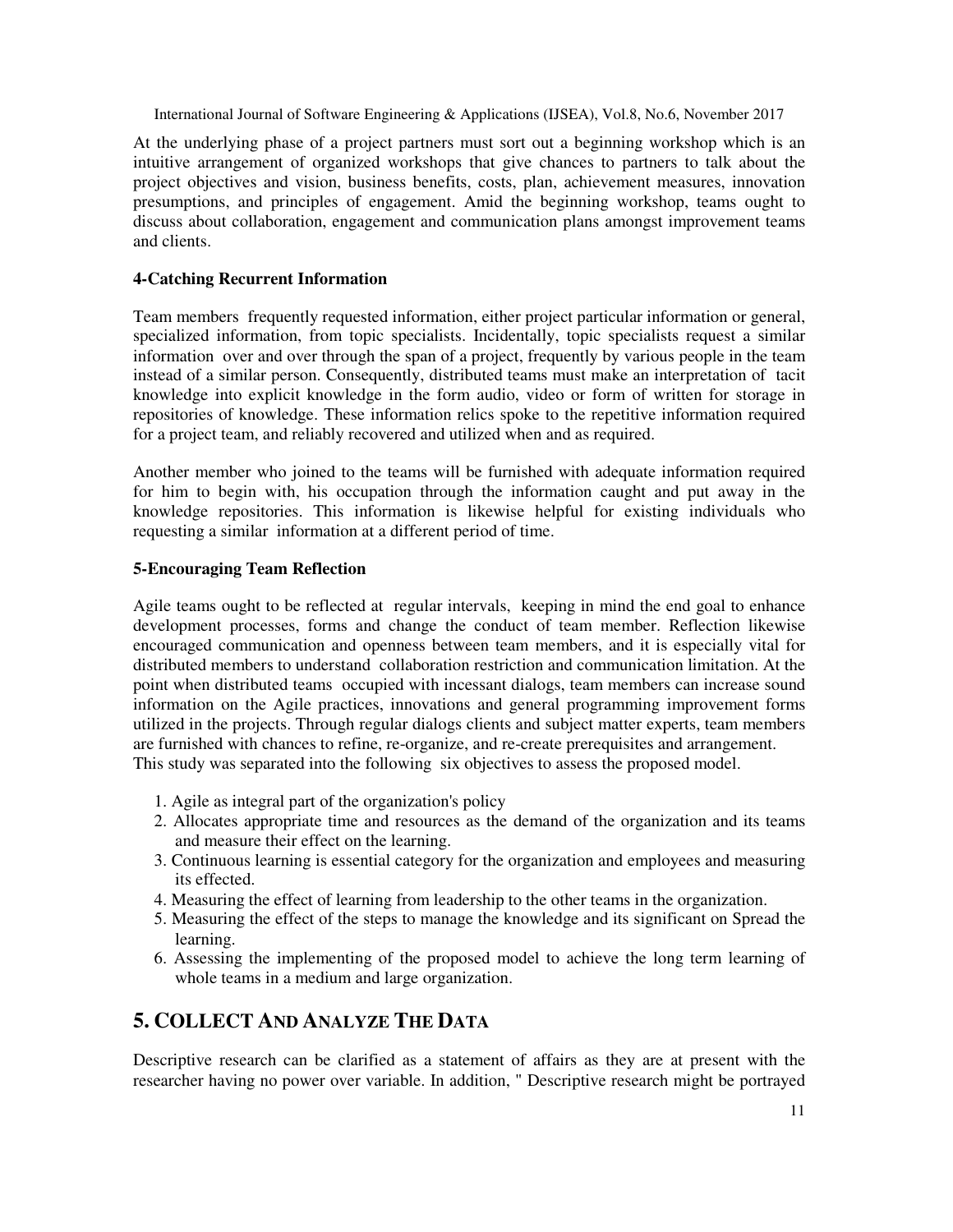as essentially the endeavor to decide, depict or recognize what is, while analytical research endeavors to set up why it is that way or how it came to be"[22].

Descriptive research is "aimed at throwing light on flow issues or issues through a procedure of data collection that empowers them to depict the circumstance more totally than was conceivable without utilizing this method"[22]. This type of research describes what exists and may reveal new actualities and significance. The motivation behind descriptive research is to describe, observe, archive aspects of a situation as it normally happens (Polit and Hungler 1999). This includes the collection of data that will give a record or depiction of people, gatherings or circumstances. The instruments we use to get data in in descriptive studies include interviews (closed questions), questionnaires and observation (checklists, etc.)[22].

Descriptive research is utilized to assess the proposed solution. The consequences of a descriptive analysis are exhibited as form of frequency tables and bar chart [20]. Oppenheim [20] talks about that the descriptive research does not lead to demonstrate a relationship between variables yet its goal is to present what proportion of a sample has a definite viewpoint. The survey is the most suitable research technique to approve the extent of this study since it is broadly connected with research on software engineering and it can collect data from an expanding number of respondents when contrasted with other research strategies. Moreover, Likert scale is utilized to catch the reactions as follow. Likert Scale Key:  $1 =$  Strongly Agree (SA),  $2 =$  Agree (A),  $3 =$ Neutral (N),  $4 = Disagree (D)$ ,  $5 = Strongly Disagree (SD)$ .

A survey is conducted online, according to the recommendation of Nardi [21] to maintain a strategic distance from a human mistake in data collection and analysis. The survey comprised of thirty close-ended questions. Questions 1-5 are identified for the integration of the agile in the organization's policy so as to make them clear to everybody that the organization will embrace this strategy as the fundamental foundation for accomplishing their long term goals. Questions 6- 9 are the manner by which to adjust resources to the organization to accomplish vital goals. These goals can be accomplished by learning and actualizing a coordinated culture in the organization. This group of questions additionally tries to learn the revolution of resources and what number of resources will be adequate whenever that ought to be in this procedure. Execution of the procedure is talked about in detail where the most imperative part of this execution is the precisely finding the learning necessities. Questions 10–15 are intended to support the continuous learning and its requirements and these requirements are discovered from various sources. New and rising advancements have the principal impact on the learning requirements, in this way, these must be embraced into thought before concluding the vital learning necessities. Execution likewise has another vital movement that is an action of discovering learning wishes. To discover learning necessities in a coordinated way, one ought to profit by the broad way of organizations and simple open access among different partners in the agile process. Consequently, learning longings can be found out amid these broad gatherings. Questions 16-19 are about the choice of the member of the team and afterward sending them in the team or outside for learning for leadership. Questions 20-25 are about the importance of managing knowledge and to know the significance of the steps to manage the knowledge. Question 25–30 are identified with the computation of the impacts of our methodology, to see whether this procedure will profit organization to raise it as the market pioneer. Impacts which are portrayed in this arrangement of inquiries reaches from the individual upgrade to group auxiliary impact and after that general impact of this methodology. This without a doubt will prompt the learning for leadership.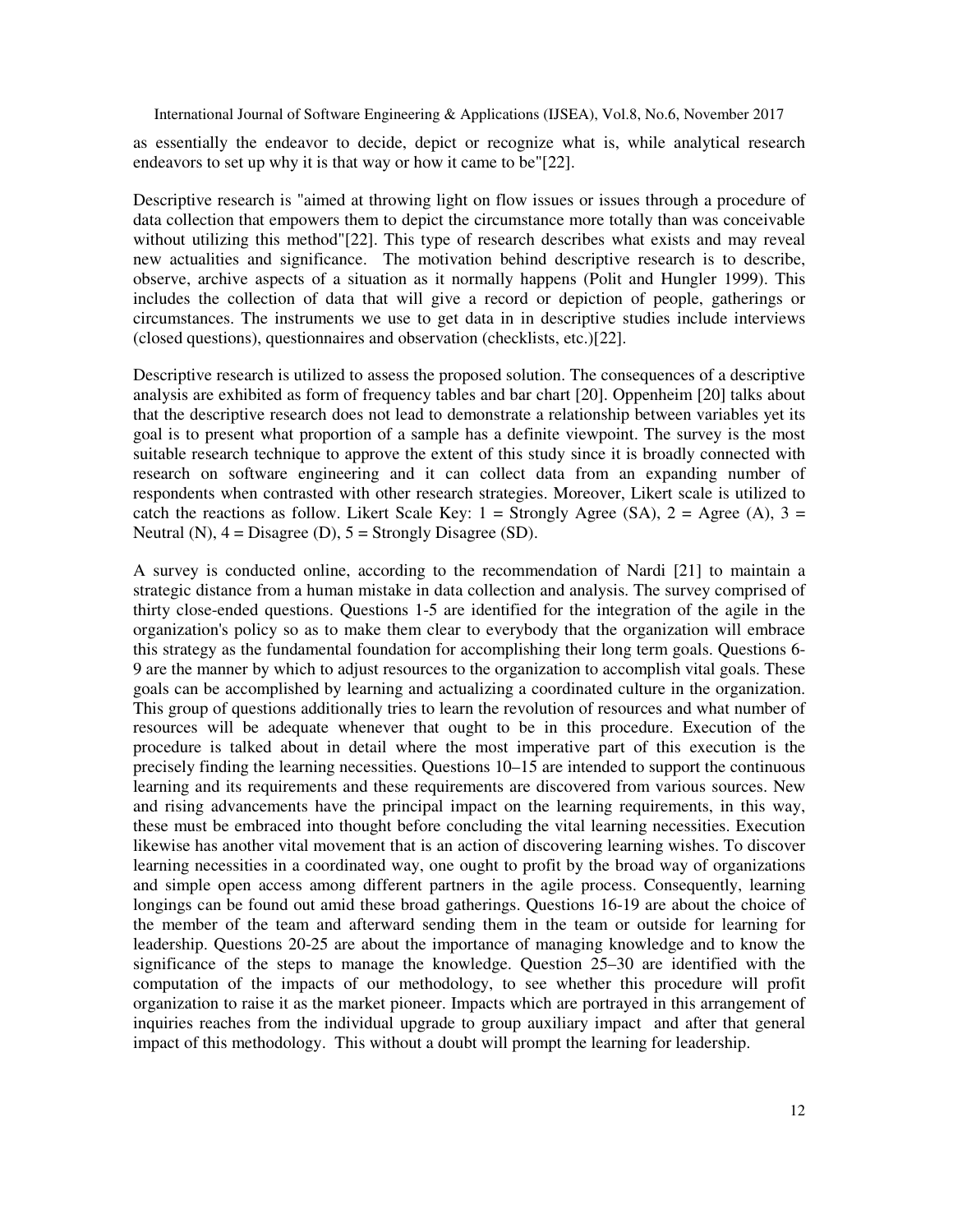### **5.1. CUMULATIVE ANALYSIS OF OBJECTIVE 1.**

The cumulative analysis of every objective will be performed by taking the total of responses divided by the number of questions for every objective so the cumulative responses of the objective 1, 'Agile as integral part of the organization's policy ' are shown in Table 1. 14.8 % agreed while 22% strongly agreed to the agile as an integral part of the organization's policy. 7.6% of the cumulative responses were neutral. 5% of the respondents disagreed and 0.6% of the software engineers strongly disagreed to objective 1.

| Q. No.  | Str.<br>Disagree | Disagree | Neutral | Agree | Str.<br>Agree |
|---------|------------------|----------|---------|-------|---------------|
|         |                  |          | 10      | 12    | 23            |
| 2       |                  |          |         | 16    | 28            |
| 3       |                  | 8        |         | 13    | 20            |
|         | $\overline{2}$   |          |         | 15    | 23            |
| 5       |                  |          | 9       | 18    | 16            |
| Total   |                  | 25       | 38      | 74    | 110           |
| Average | 0.6              |          | 7.6     | 14.8  | 22            |

|  | Table 1. Cumulative analysis of objective 1. |  |  |
|--|----------------------------------------------|--|--|

#### **5.2. CUMULATIVE ANALYSIS OF OBJECTIVE 2.**

Cumulative responses of the objective 2, 'Allocates appropriate time and resources as the demand of the organization and its teams and measure their effect on the learning', were shown in Table 2. According to Table 2, 29.5% were strongly agreed and 12.57% were agreed to it. 4.5% of the respondents disagreed while 0.75% of the participants were strongly disagreed to Goal 2. Responses which remained neutral were 5%.

| Q. No.  | Str.<br>Disagree | Disagree | Neutral | Agree | Str.<br>Agree |
|---------|------------------|----------|---------|-------|---------------|
| 6       |                  |          |         | 11    | 24            |
|         |                  |          |         | 12    | 30            |
| 8       |                  |          |         | 10    | 30            |
|         |                  |          |         | 18    | 34            |
| Total   |                  | 18       | 20      | 51    | 118           |
| Average | 0.6              | 4.5      |         | 12.75 | 29.5          |

Table 2. Cumulative analysis of objective 2

#### **5.3. CUMULATIVE ANALYSIS OF OBJECTIVE 3.**

Cumulative responses of the objective 3 were shown in Table 3. Table 3 showed that 16.8% of the responses agreed to objective 3 in which 19.8% of the software engineers strongly agreed and 16.8% of the professionals agreed to it. 8.5% of the responses remained neutral for Goal 3. 4.17% of the participants disagreed while 0.67% of the responses strongly disagreed to objective 3.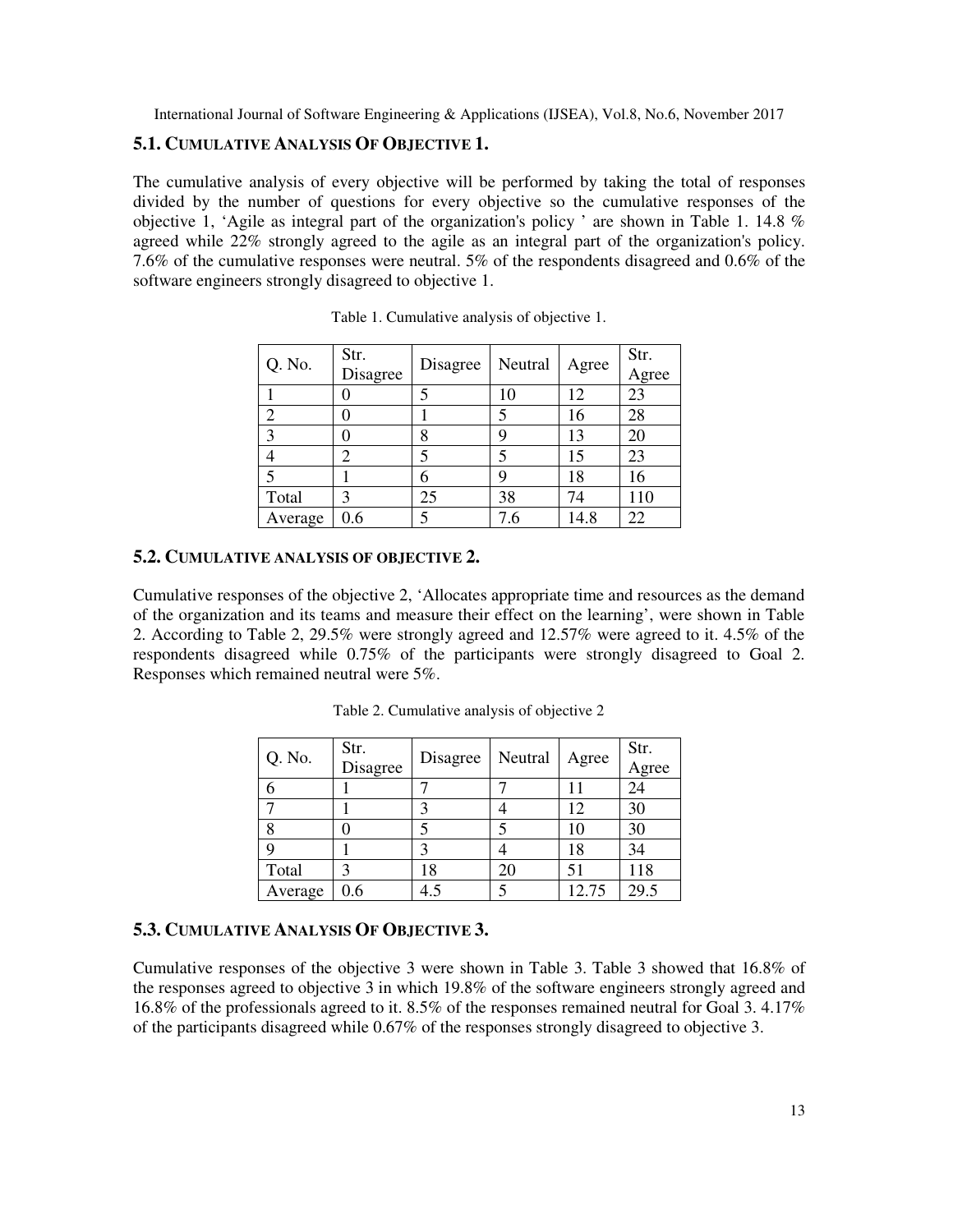| Q. No.  | Str.<br>Disagree | Disagree | Neutral | Agree | Str.<br>Agree |
|---------|------------------|----------|---------|-------|---------------|
| 10      |                  |          | 10      |       | 19            |
| 11      |                  | 3        | 6       | 23    | 18            |
| 12      |                  |          | 5       | 19    | 18            |
| 13      | 0                | 8        |         | 13    | 22            |
| 14      | 2                | 2        | q       | 13    | 24            |
| 15      |                  |          | 14      | 16    | 18            |
| Total   |                  | 25       | 51      | 101   | 119           |
| Average | 0.67             | 4.17     | 8.5     | 16.8  | 19.8          |

Table 3. Cumulative analysis of objective 3

### **5.4. CUMULATIVE ANALYSIS OF OBJECTIVE 4.**

Cumulative responses of the objective 4, 'Measuring the effect of learning from leadership to the other teams in the organization', were shown in Table 4. 21.25% of the respondents strongly agreed while 12.5% of the professionals agreed to it. 9% of the responses remained neutral. 6.25% of the respondents disagreed while 1.25% of the software engineers strongly disagreed with the objective 4.

| Q. No.  | Str.<br>Disagree | Disagree | Neutral | Agree | Str.<br>Agree |
|---------|------------------|----------|---------|-------|---------------|
| 16      |                  | ∍        |         | 12    | 25            |
| 17      |                  |          |         | 18    | 14            |
| 18      |                  |          |         |       |               |
| 19      |                  | 2        |         | q     | 29            |
| Total   |                  | 25       | 36      | 50    | 85            |
| Average | 1.25             | 6.25     |         | 12.5  | 21.25         |

Table 4. Cumulative analysis of objective 4

#### **5.5. CUMULATIVE ANALYSIS OF OBJECTIVE 5.**

Cumulative responses of the objective 5, 'Measuring the effect of the steps to manage the knowledge and its significant on Spread the learning', were shown in Table 5. Table 5 showed 21% of the respondents strongly agreed while 17.5% of the professionals agreed to it. 5.2% of the responses remained neutral. 5.5% of the respondents disagreed while 0.83 % of the software engineers strongly disagreed with the objective 5.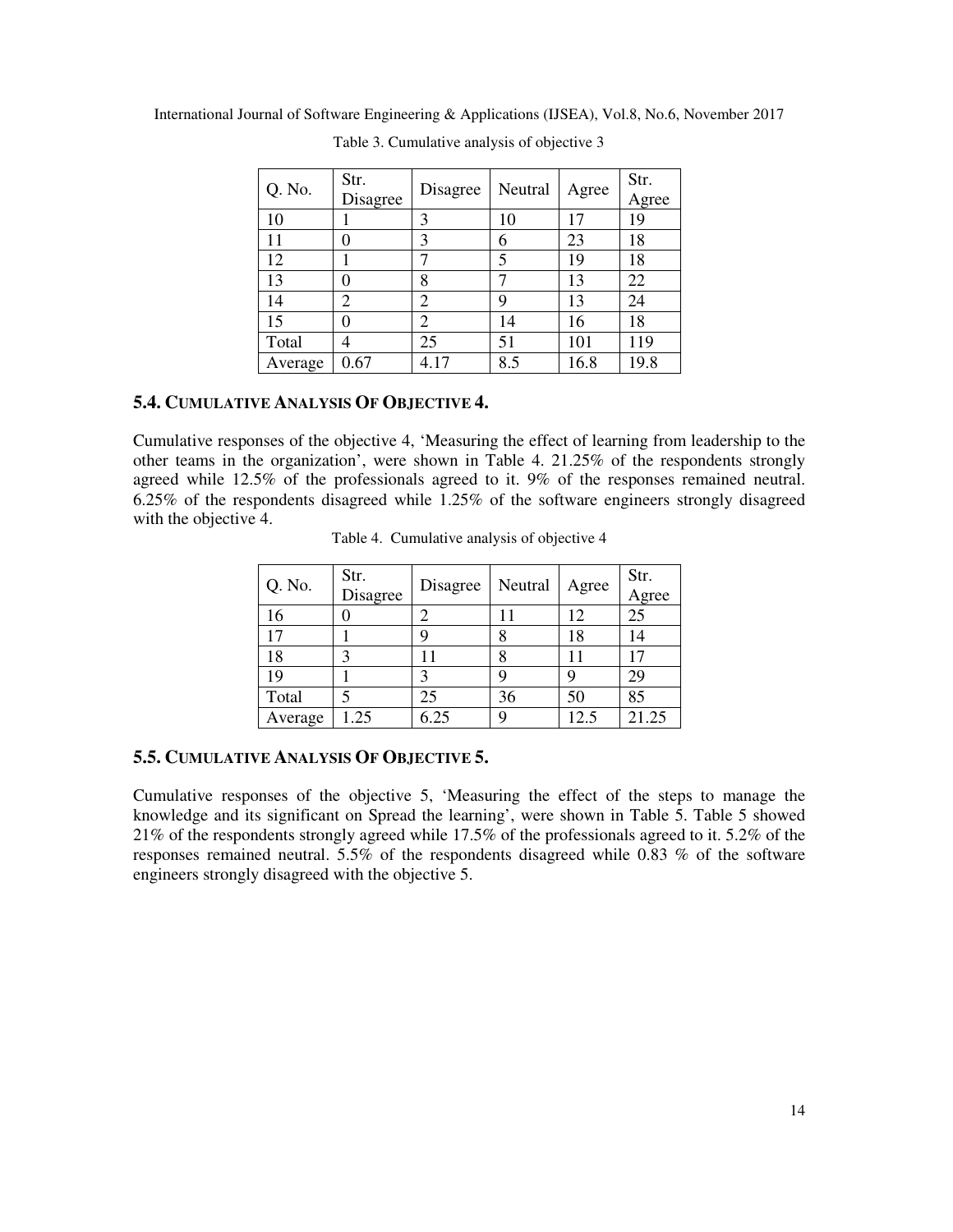| Q. No.  | Str.<br>disagree | Disagree | Neutral | Agree | Str.<br>Agree |
|---------|------------------|----------|---------|-------|---------------|
|         |                  |          |         |       |               |
| 20      |                  |          |         | 13    | 27            |
| 21      | 2                | 6        | 6       | 19    | 17            |
| 22      |                  | 8        | 5       | 16    | 21            |
| 23      | 2                |          | 3       | 25    | 19            |
| 24      |                  |          | 6       | 16    | 21            |
| 25      |                  |          | 6       | 16    | 21            |
| Total   | 5                | 33       | 31      | 105   | 126           |
| Average | 0.83             | 5.5      | 5.2     | 17.5  | 21            |

Table 5. Cumulative analysis of objective 5

# **5.6. CUMULATIVE ANALYSIS OF OBJECTIVE 6.**

Cumulative responses of the objective 6, 'Assessing the implementing of the proposed model to achieve the long term learning of whole teams in a medium and large organization. ', were shown in Table 6. Table 6 showed that 17.2% of the respondents strongly agreed while 20.8% of the professionals agreed to it. 6% of the responses remained neutral. 4.6% of the respondents disagreed while 0.2% of the software engineers strongly disagreed with the objective 6.

| Q. No.  | Str.<br>Disagree | Disagree | Neutral | Agree | Str.<br>Agree |
|---------|------------------|----------|---------|-------|---------------|
| 26      |                  |          |         | 21    | 24            |
| 27      |                  |          | 8       | 13    | 18            |
| 28      |                  |          | 9       | 16    | 23            |
| 29      |                  | κ        | 2       | 34    |               |
| 30      |                  |          |         | 20    | 10            |
| Total   |                  | 23       | 30      | 104   | 86            |
| Average | 0.2              | 4.6      | 6       | 20.8  | 17.2          |

Table 6. Cumulative analysis of objective 6

The final cumulative evaluation of objectives from 1 through 6 was shown in Table 7. So this work is supported with validation in which 43% people supported it while 10% disagreed to it as shown in "Figure. 6".

Table 7. Cumulative analysis of objectives 1-6

| Q.no         | Choice | Percentage |
|--------------|--------|------------|
|              | 639    | 43%        |
| 2            | 485    | 32%        |
| 3            | 206    | 14%        |
| 4            | 149    | 10%        |
| 5            | 21     | 1%         |
| <b>TOTAL</b> | 1500   | 100%       |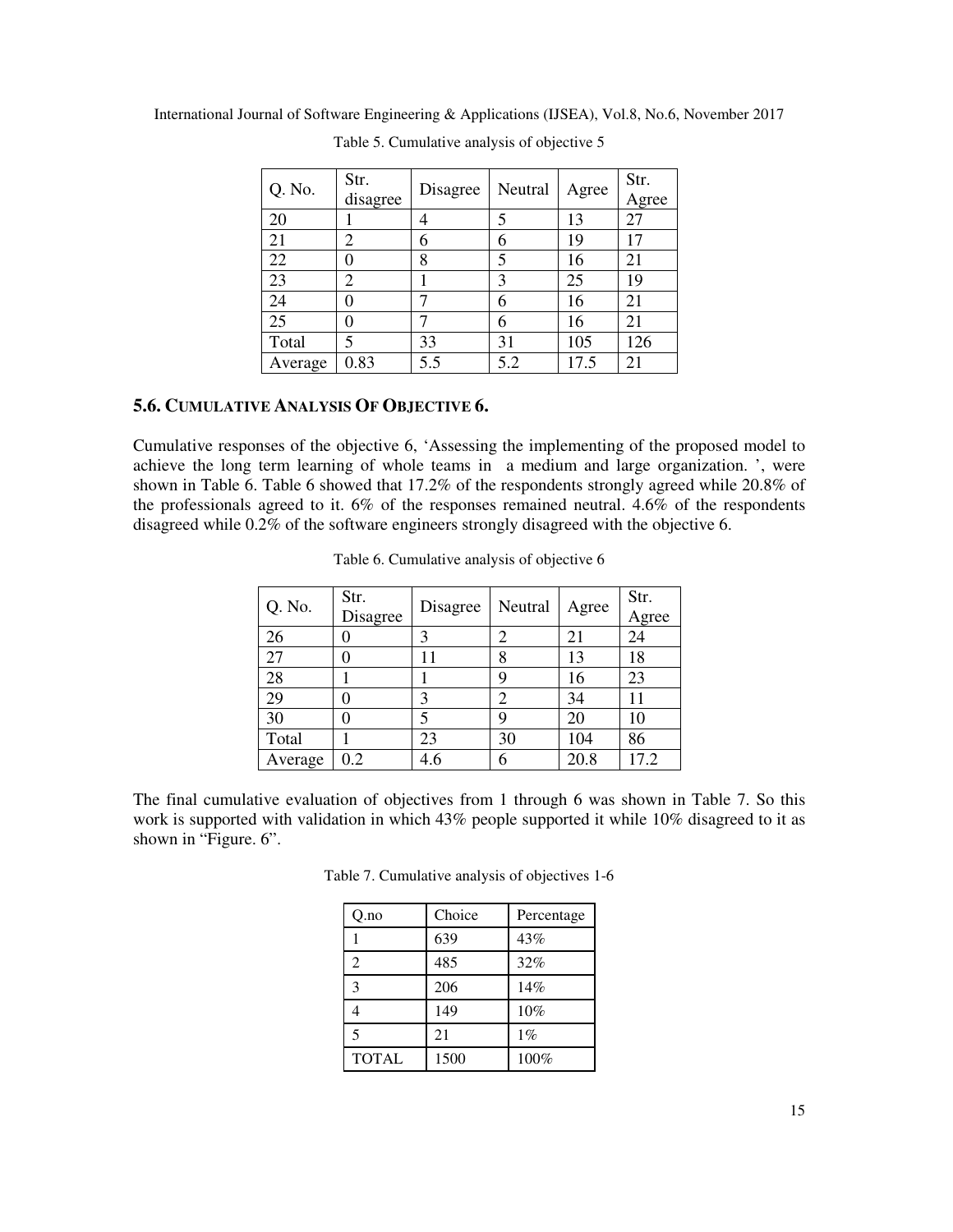

Figure 3. Graph showing the overall results of the validation of the proposed solution.

#### **5.7. COMPARATIVE STUDY**

This section will display comparison between the proposed adaptive, agile method with other proposed models that was studied in literature review and what the criteria that was investigated for team of every model.

In the Table 8, we observed the proposed model in this study take into consideration the quality of teamwork from coordination and communication and the team must have the strategic to be learned on long term also the consideration of knowledge management.

| The proposed<br>models | Criteria                    |                         |                          |  |  |  |
|------------------------|-----------------------------|-------------------------|--------------------------|--|--|--|
|                        | <b>Knowledge management</b> | <b>Teamwork quality</b> | Long<br>term<br>learning |  |  |  |
| [6]                    |                             |                         |                          |  |  |  |
| $[7]$                  |                             |                         |                          |  |  |  |
| $[13]$                 |                             |                         |                          |  |  |  |
| $[14]$                 |                             |                         |                          |  |  |  |
| $[24]$                 |                             |                         |                          |  |  |  |
| The proposed           | N                           |                         |                          |  |  |  |
| model                  |                             |                         |                          |  |  |  |

Table 8. Comparative study

# **6. CONCLUSION**

To scale suitable agile methodologies for a long-term basis, The adaptive framework is inserted in strategic management documents. Long-term implementation of agile, proper ownership, transparency and clarity will be provided by the document of strategic management. Then to accommodate rotational learning for leadership, the cross-functional agile team has altered with the introduction of a learner. Refinement of leadership qualities and continuous focus are necessary to have the capacity to go as a leader. The study emphasis on the technical aspects of leadership and other aspects, such as presentation skills, coordination skills, communication skills, satisfaction and motivation. The validation of the proposed framework is supported by 43% of the respondents. The proposed framework results indicate to scale agile methodologies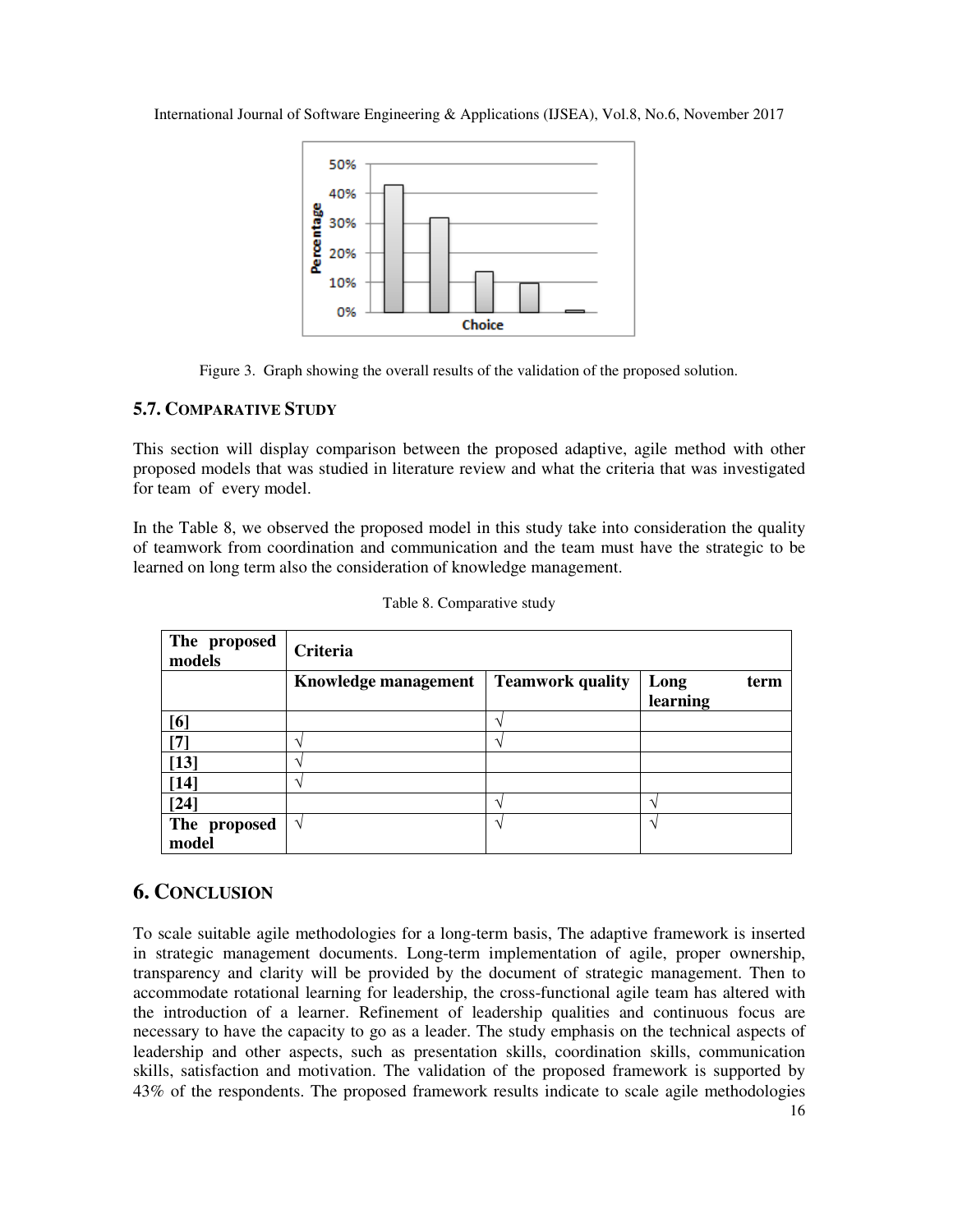are applicable to medium and large organizations. To scale agile methodologies and enhance the productivity of the organization the presented work will stimulate target companies to carry out the new adaptive framework.

#### **REFERENCES**

- [1] L. M. R. Haraldsen, "An Investigation of Team Effectiveness in Agile Software Development," Institutt for datateknikk og informasjonsvitenskap, 2012.
- [2] Whitworth, Elizabeth. "Agile experience: communication and collaboration in agile software development teams". ProQuest, 2006.
- [3] J. A. Crowder and S. Friess, "Understanding the Agile Team," in Agile Project Management: Managing for Success, Cham: Springer International Publishing, 2015, pp. 27–41.
- [4] K. Sutling, Z. Mansor, S. Widyarto, S. Letchmunan, and N. H. Arshad, "Agile project manager behavior: The taxonomy," in Software Engineering Conference (MySEC), 2014 8th Malaysian, 2014, pp. 234–239.
- [5] E. van Kelle, J. Visser, A. Plaat, and P. van der Wijst, "An Empirical Study into Social Success Factors for Agile Software Development," 2015, pp. 77–80.
- [6] I. Inayat and S. S. Salim, "A framework to study requirements-driven collaboration among agile teams: Findings from two case studies," Comput. Hum. Behav., vol. 51, pp. 1367–1379, Oct. 2015.
- [7] Ibrahim A Elgendy, Mohamed El-kawkagy, and Arabi Keshk, "Improving the Performance of Mobile Applications Using Cloud Computing," in Informatics and Systems (INFOS), 2014 9th International Conference on, Cairo,2014, pp. 109–115.
- [8] C. Melo, D. S. Cruzes, F. Kon, and R. Conradi, "Agile Team Perceptions of Productivity Factors," 2011, pp. 57–66.
- [9] C. de O. Melo, D. S. Cruzes, F. Kon, and R. Conradi, "Interpretative case studies on agile team productivity and management," Inf. Softw. Technol., vol. 55, no. 2, pp. 412–427, Feb. 2013.
- [10] R. Hoda, J. Noble, and S. Marshall, "Supporting self-organizing agile teams," in Agile Processes in Software Engineering and Extreme Programming, Springer, 2011, pp. 73–87.
- [11] R. Hoda, J. Noble, and S. Marshall, "Self-Organizing Roles on Agile Software Development Teams," IEEE Trans. Softw. Eng., vol. 39, no. 3, pp. 422–444, Mar. 2013.
- [12] C. Lassenius, T. Dingsøyr, and M. Paasivaara, Eds., Agile Processes, in Software Engineering, and Extreme Programming, vol. 212. Cham: Springer International Publishing, 2015.
- [13] X. Yin, G. Zhu, and L. Feng, "Agile team learning model based on fast task mining," in New Horizons in Web-Based Learning-ICWL 2010 Workshops, 2011, pp. 328–335.
- [14] R. K. Kavitha and M. I. Ahmed, "A knowledge management framework for agile software development teams," in Process Automation, Control and Computing (PACC), 2011 International Conference on, 2011, pp. 1–5.
- [15] M. Mohamed, M. Stankosky, and A. Murray, "Applying knowledge management principles to enhance cross-functional team performance," J. Knowl. Manag., vol. 8, no. 3, pp. 127–142, Jun. 2004.
- [16] D. Stankovic, V. Nikolic, M. Djordjevic, and D.-B. Cao, "A survey study of critical success factors in agile software projects in former Yugoslavia IT companies," J. Syst. Softw., vol. 86, no. 6, pp. 1663– 1678, Jun. 2013.
- [17] N. B. Moe, T. Dingsøyr, and T. Dyb\a a, "Overcoming barriers to self-management in software teams," IEEE Softw., vol. 26, no. 6, 2009.
- [18] N. Salin and others, "Supporting proactivity in agile project teams through self organizing and shared leadership," 2017.
- [19] J. McAvoy and T. Butler, "The role of project management in ineffective decision making within Agile software development projects," Eur. J. Inf. Syst., vol. 18, no. 4, pp. 372–383, 2009.
- [20] Faculty of Computing and Information Technology, King Abdulaziz University, Jeddah, Saudi Arabia, M. R. Jameel Qureshi, and M. Kashif, "Adaptive Framework to Manage Multiple Teams Using Agile Methodologies," Int.J. Mod. Educ. Comput. Sci., vol. 9, no. 1, pp. 52–59, Jan. 2017.
- [21] Nardi, P., 'Doing Survey Research: a Guide to Quantitative Methods' (Pearson Education, 2003).